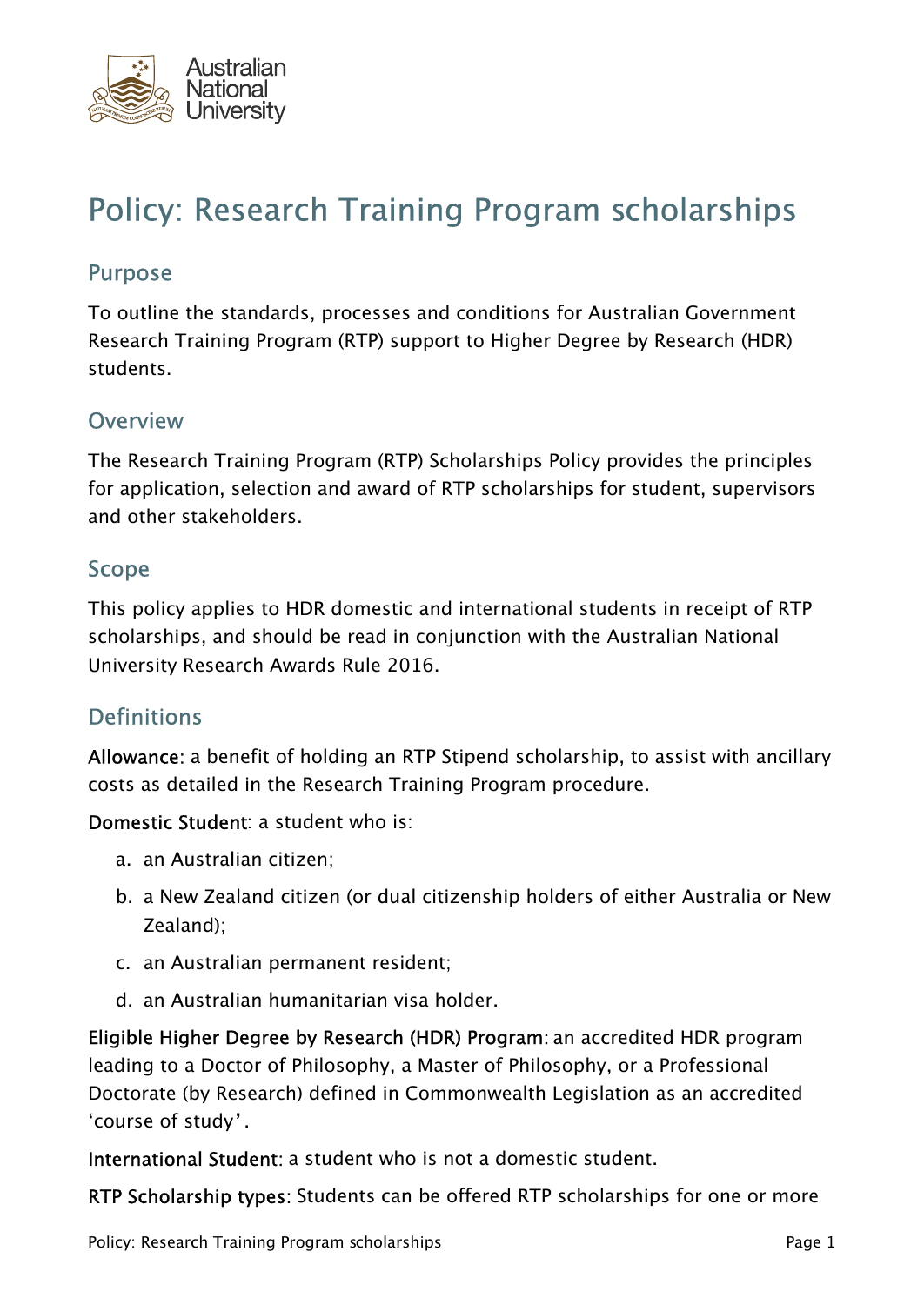of the following:

- fee offset which will pay for the tuition fees;
- stipend for general living costs.

Allowances related to the ancillary cost of research degrees may be provided to students in receipt of an RTP stipend scholarship, as outlined in the RTP scholarships procedure.

Suspension: a period of time during which a student is not receiving RTP stipend support, but remains active in the program, approved in accordance with the RTP Scholarships procedure.

Week Block: a period of 5 working days during which a student is on leave.

# Policy statement

1. The Australian National University offers Australian Government Research Training Program (RTP) scholarships that:

- a. meet Commonwealth legislative requirements as stipulated in the [Commonwealth Scholarships Guidelines \(Research\) 2017](https://www.legislation.gov.au/Details/F2016L01602) as amended from time to time;
- b. meet the academic standards of the University;
- c. have transparent eligibility requirements and selection criteria and are awarded through a competitive merit-based selection process;
- d. support HDR students who are conducting research which aligns with the strategic directions of the University.

# Types of RTP scholarship support and benefits

2. RTP support and benefits are available to all domestic and selected international HDR candidates, for eligible HDR programs; and can consist of:

- a. RTP Fee Offset scholarships, provided by the University, to pay for the tuition fees of a HDR student that would otherwise have been paid by the student;
- b. RTP Stipend scholarships: an annual amount paid to students to assist with their general living costs while studying;
- c. RTP Allowances, to assist with ancillary costs.

3. The amounts of each type of RTP scholarship and allowance are determined annually by the Deputy Vice-Chancellor (Research) no later than 31 March for the following year and published online.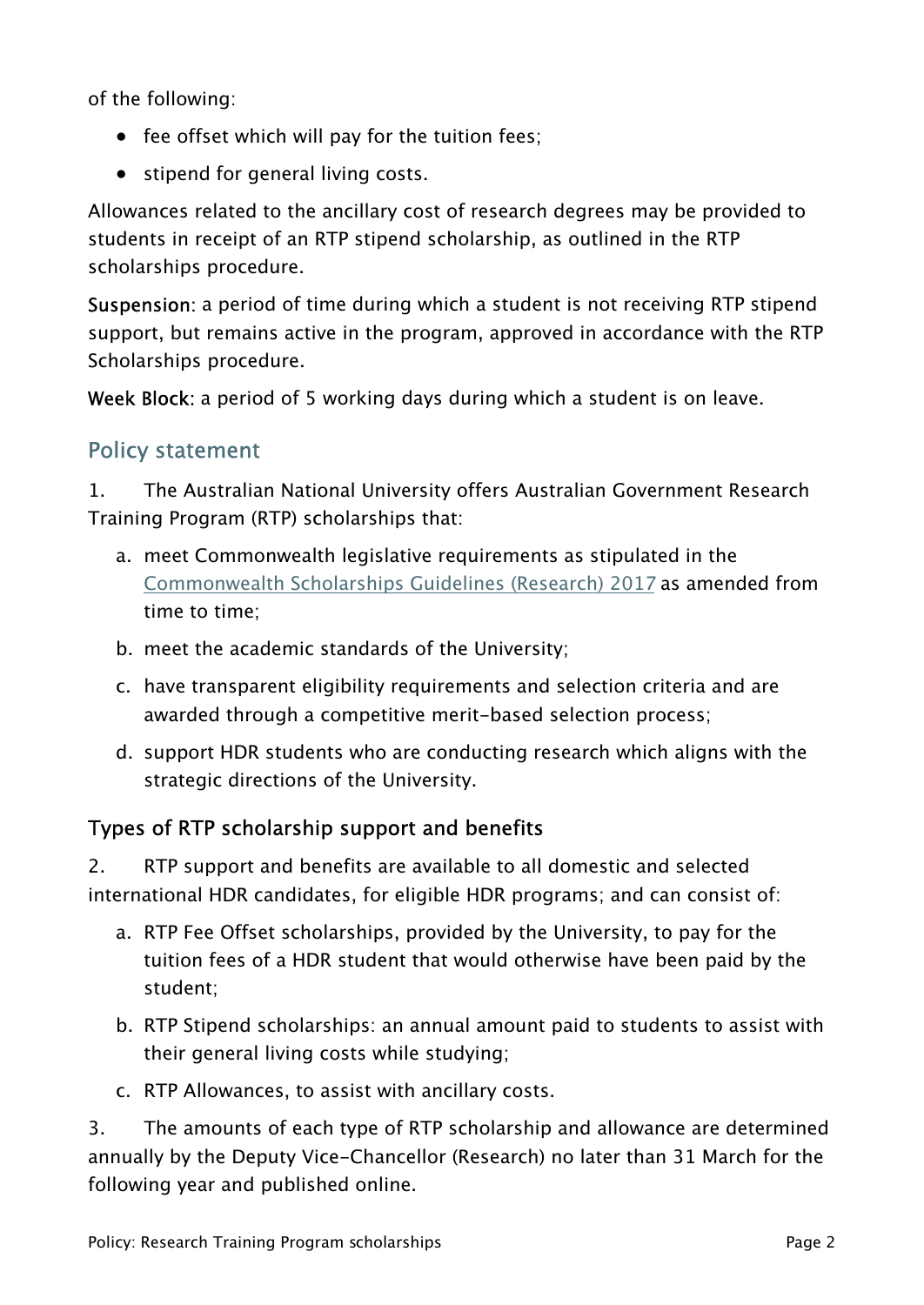# **Eligibility**

4. To be eligible for consideration for the award of an RTP scholarship, students must:

- a. be a domestic student or an international student enrolled in an accredited HDR course of study at the Australian National University;
- b. not be receiving income from another source to support that student's general living costs while undertaking their course of study if that income is greater than 75 per cent of that student's RTP Stipend rate.

5. Continuing eligibility for RTP scholarships depends upon students remaining enrolled and, for international students, retaining residency status for the duration of their eligible HDR program. If an international student changes their residency status the university is required to reconsider their eligibility for RTP scholarships in respect of their changed residential status.

6. Students cannot receive an equivalent scholarship from the Commonwealth designed to offset HDR tuition fees if they receive a RTP Fee Offset scholarship.

#### Selection and offers

7. RTP Stipend scholarships are awarded to both domestic and international students through a competitive process, and require admission to an eligible HDR program.

8. Domestic students automatically receive a RTP Fee Offset scholarship when admitted to an eligible HDR program at the University.

9. International students may be awarded a RTP Fee Offset scholarship in a competitive process.

#### Periods of support

10. For each RTP Scholarship awarded the following minimum and maximum periods of RTP entitlement apply:

- a. Research Doctorate: A minimum of three years and maximum of four years full-time student load;
- b. Research Masters: A maximum of two years full-time student load.

11. The periods of support for part-time students are double the full-time equivalent amounts.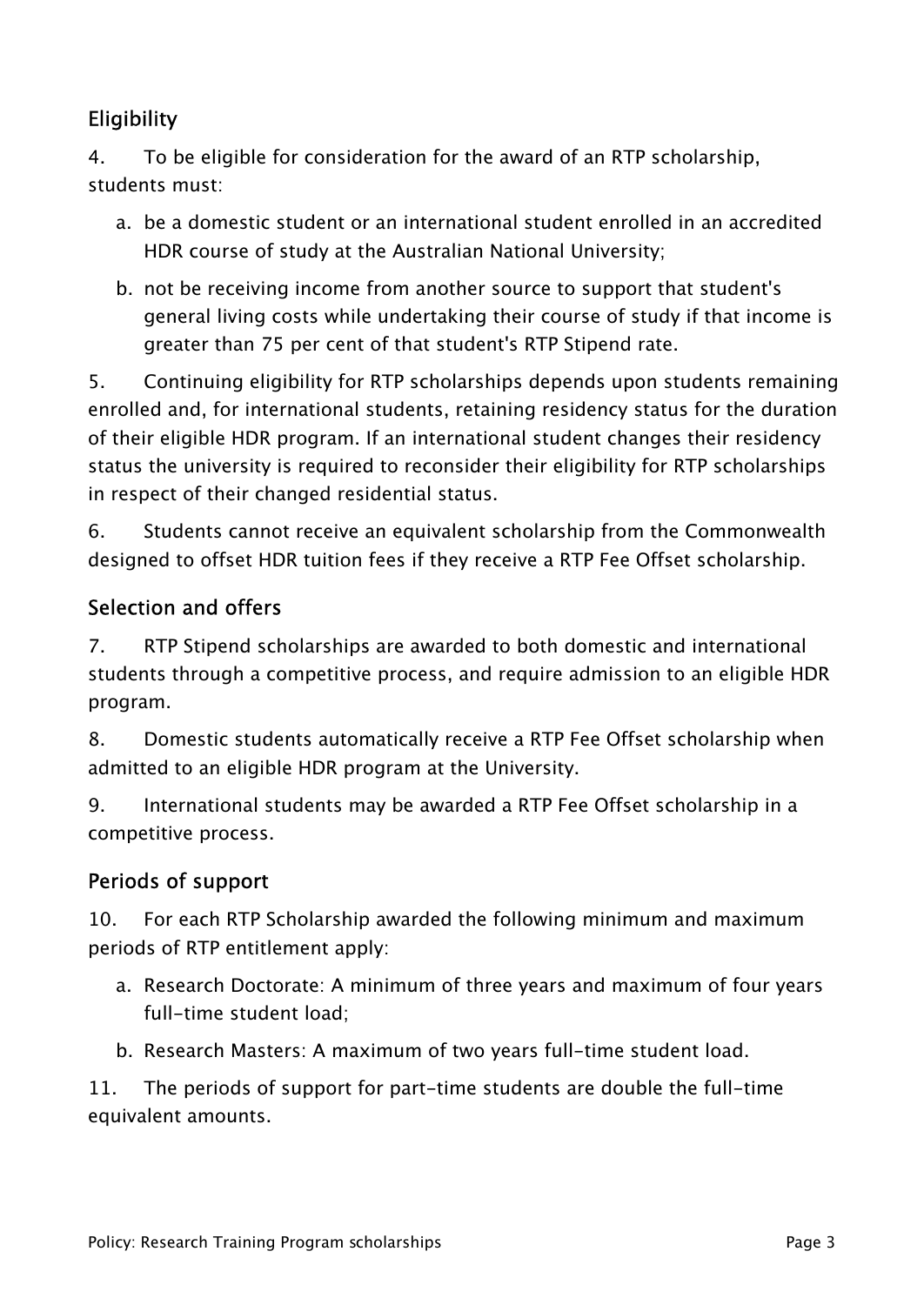# Transferring and continuing students

12. Students changing institutions are required to declare prior RTP scholarships before commencing at ANU in an eligible HDR program.

13. Students who have previously been offered and have accepted Australian Government scholarships prior to the introduction of RTP Scholarships from 1 January 2017 are transferred to the equivalent RTP Scholarship as detailed in the Continuing Students (enrolled prior to 1 January 2017) section of the related procedure.